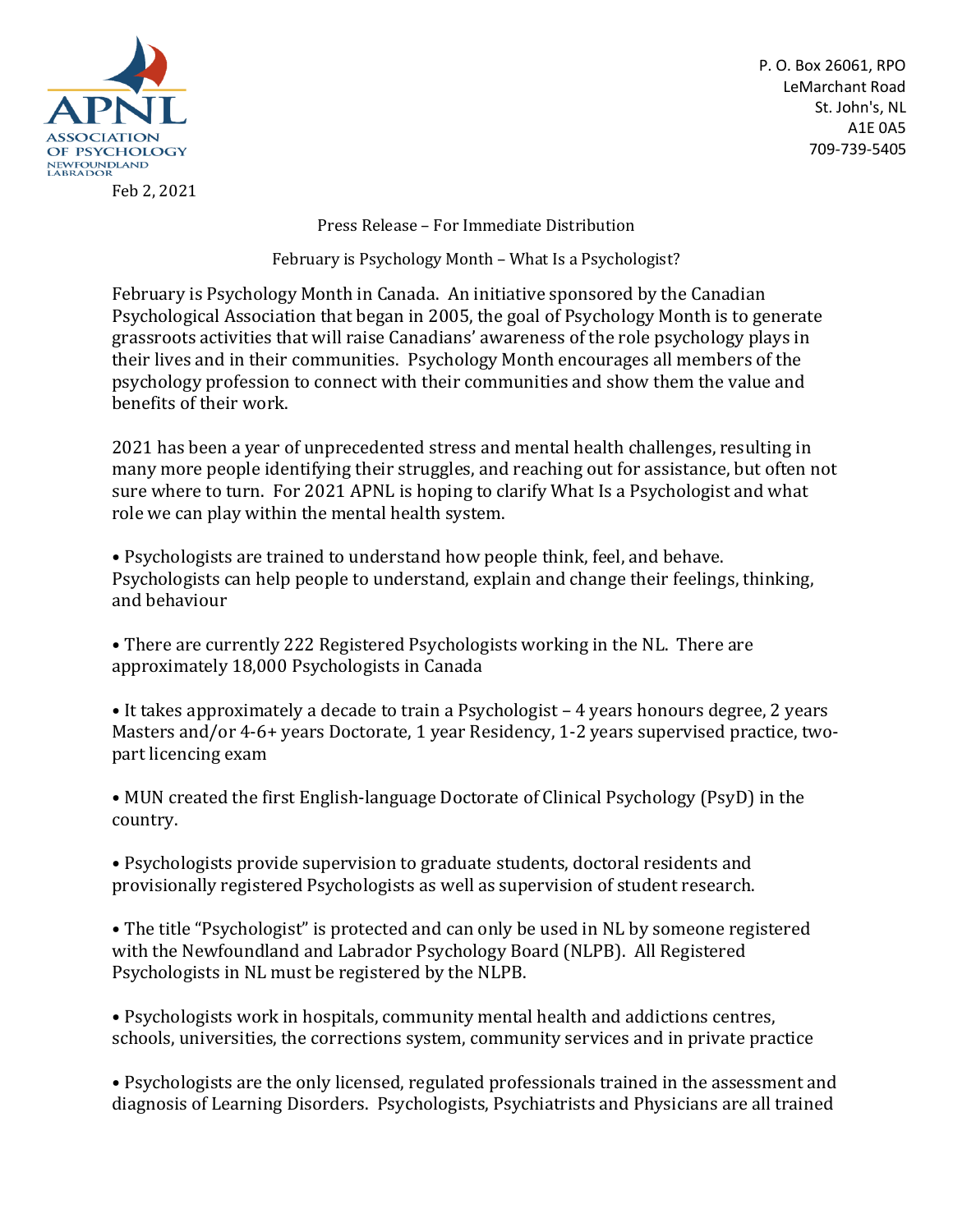

P. O. Box 26061, RPO LeMarchant Road St. John's, NL A1E 0A5 709-739-5405

in differential diagnosis and making mental health diagnoses using the Diagnostic and Statistical Manual (DSM-V)

• Psychologists are trained in research and statistics, and taught to critically analyze research studies and results. Many Psychologists are actively involved in research.

• Psychologists are extensively trained in psychometric assessment tools, interpretation and diagnosis for concerns such as neurodevelopmental disorders (e.g., Autism Spectrum Disorder, ADHD), Intellectual Disabilities, Learning Disabilities, Concussions/Brain Injuries, Personality Disorders, Dementia, and neurocognitive impairments as a results of stroke, epilepsy etc.

• Psychologists may use a variety of standardized questionnaires to measure symptoms such as anxiety, depression, OCD, attention/concentration, adaptive functioning, executive functioning, behavioural issues, disordered eating, and other mood and personality factors. A standardized questionnaire has been designed and researched by a test company, which has established norms that are used to understand individual results.

• Psychologists provide health-related interventions for issues such as eating disorders, sleep concerns, cancer, diabetes, heart disease, stroke, and other long-term chronic health conditions.

• Educational psychologists travel to schools throughout the province and work directly with students in schools, as well as their families, school staff, and other professionals. Educational Psychologists' duties might be summarized as ABCD: **A**ssessment and diagnosis

**B**ehavioural consultation and support

**C**ounselling and Therapy (including crisis response supports)

e**D**ucation team (network with school professionals and other mental health & medical service providers to develop a support plan for students)

• Psychologists use trauma-informed practice in their work, and many specialize in the assessment and treatment of trauma

• Psychologists provide evidence-based interventions (treatments that have research evidence to support their effectiveness) for a variety of conditions including anxiety, depression, OCD etc.

• Psychologists work within multidisciplinary teams. In provinces such as Ontario they are included in primary integrated health care teams alongside physicians, nurses, nurse practitioners and other allied health professionals